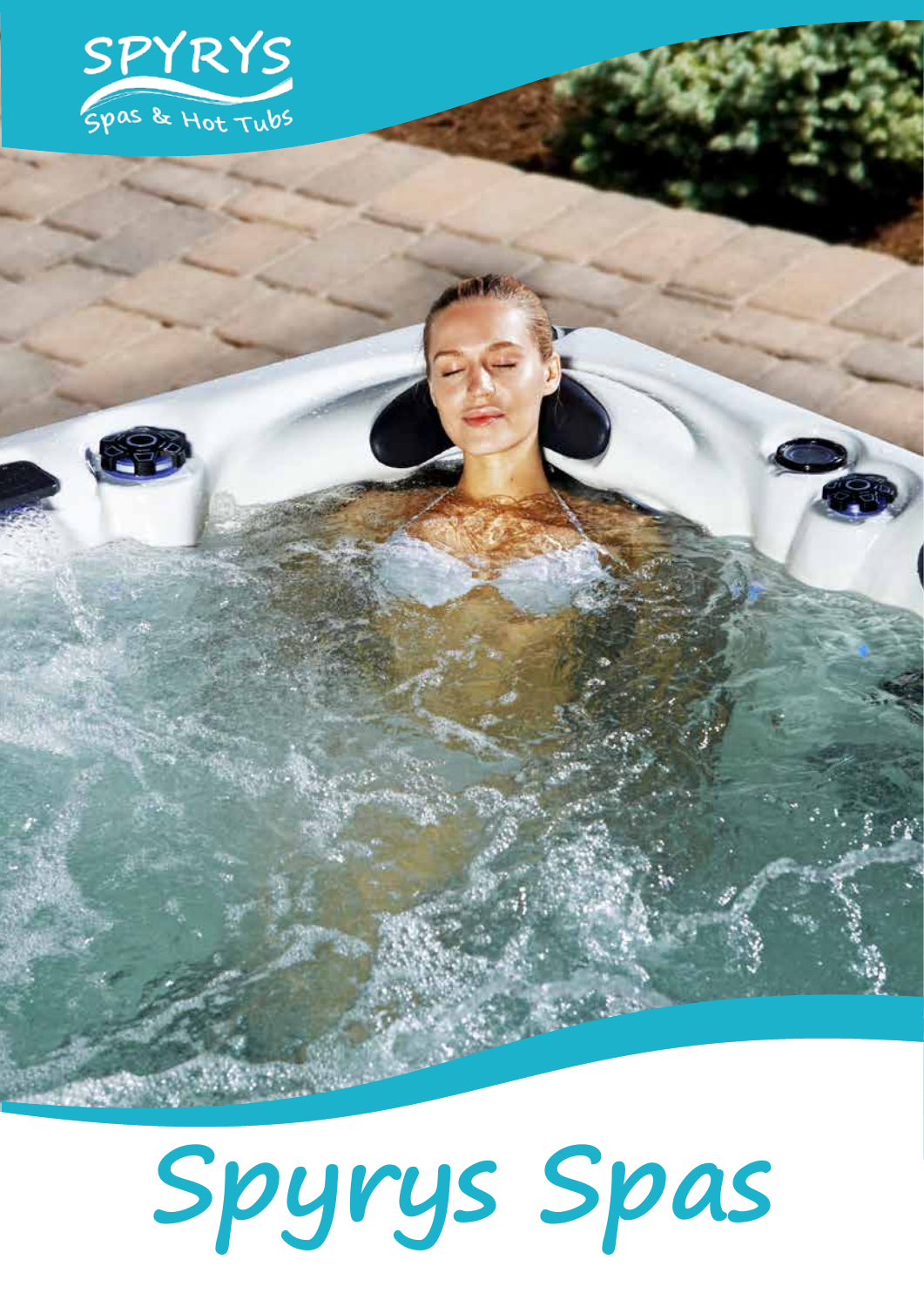## **LUXURY HOT TUBS**

We fully believe in the benefits of hot tub ownership and are passionate hot tub professionals and users. Our goal is not to offer you the biggest most expensive hot tub, it is to help and support you find the right hot tub for you and your family. We have therefore teamed up with one of the world's largest hot tub manufacturers to develop the Spyrys range of high-quality spas. So whether you are looking for a stunning full body massage in our lounge seats, or simply a soothing neck and shoulder massage to relieve tensions and stress, our spas have it all.



### **WHY BUY FROM US**

The Spyrys Spas range has been developed and designed in conjunction with our suppliers and our manufacturer. Our spas are built by one of the world's largest hot tub manufacturers, in the world's largest hot tub factory with the aim of bringing you the best quality hot tubs in the market at an affordable price.



Our spas undergo a thorough build checklist and they are fully tested and inspected in the factory to ensure your spa is built to our highest standards.

Our Aristech Acrylic means your hot tub not only looks great but is one of the best available; it's hard wearing, long lasting and combined with Kingspan insulation to help keep running costs low.

Our hot tub range also uses Gecko electronics, one of the best control panels and control boards available. Gecko are not only experts at delivering state of the art electronic components, but they rigorously test their products in the harsh Canadian climates of up to -40 degrees, to ensure easy operation of your spa.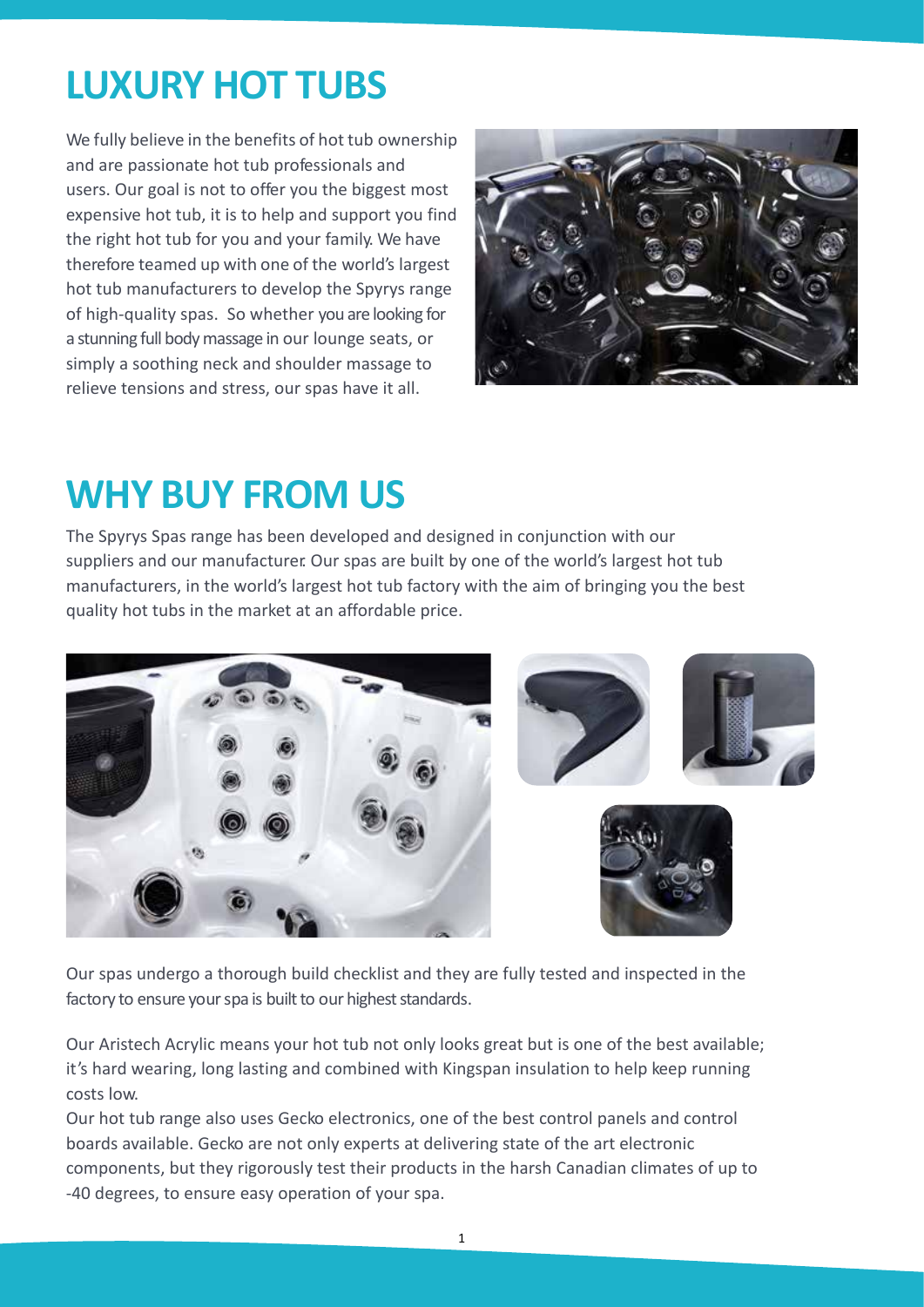### **ADVANCED INSULATION**



Our hot tubs are fitted with three layers of insulation for optimal heat retention. Built for the most extreme conditions our advanced insulation uses the heat generated from the pumps to keep your hot tub warm. An inner spray foam layer insulates the shell, whilst the Spaquilt reflects infra red heat and the out panel insulation keeps out the cold air. This ultimately reduces your running costs so you can sit back and relax for years to come.

### **BUILD QUALITY**

Our range of spas are manufactured to be long lasting and maintenance free. All of our hot tubs come with a stainless steel structure and ABS tray base. Internal pipework is glued and clipped to ensure your spa withstands heavy usage. You can have total ease that your new spa comes complete with some of the best components available



### **ACRYLIC COLOURS**

We use American Aristech Acrylic for the shell and have three stunning designs







ODYSSEY STERLING SILVER MIDNIGHT CANYON

## **QUALITY ASSURANCE**

We provide ourselves on using quality components for our hot tubs range. Unwind in our affordable yet superior hot tub range and begin your journey to ultimate relaxation today.

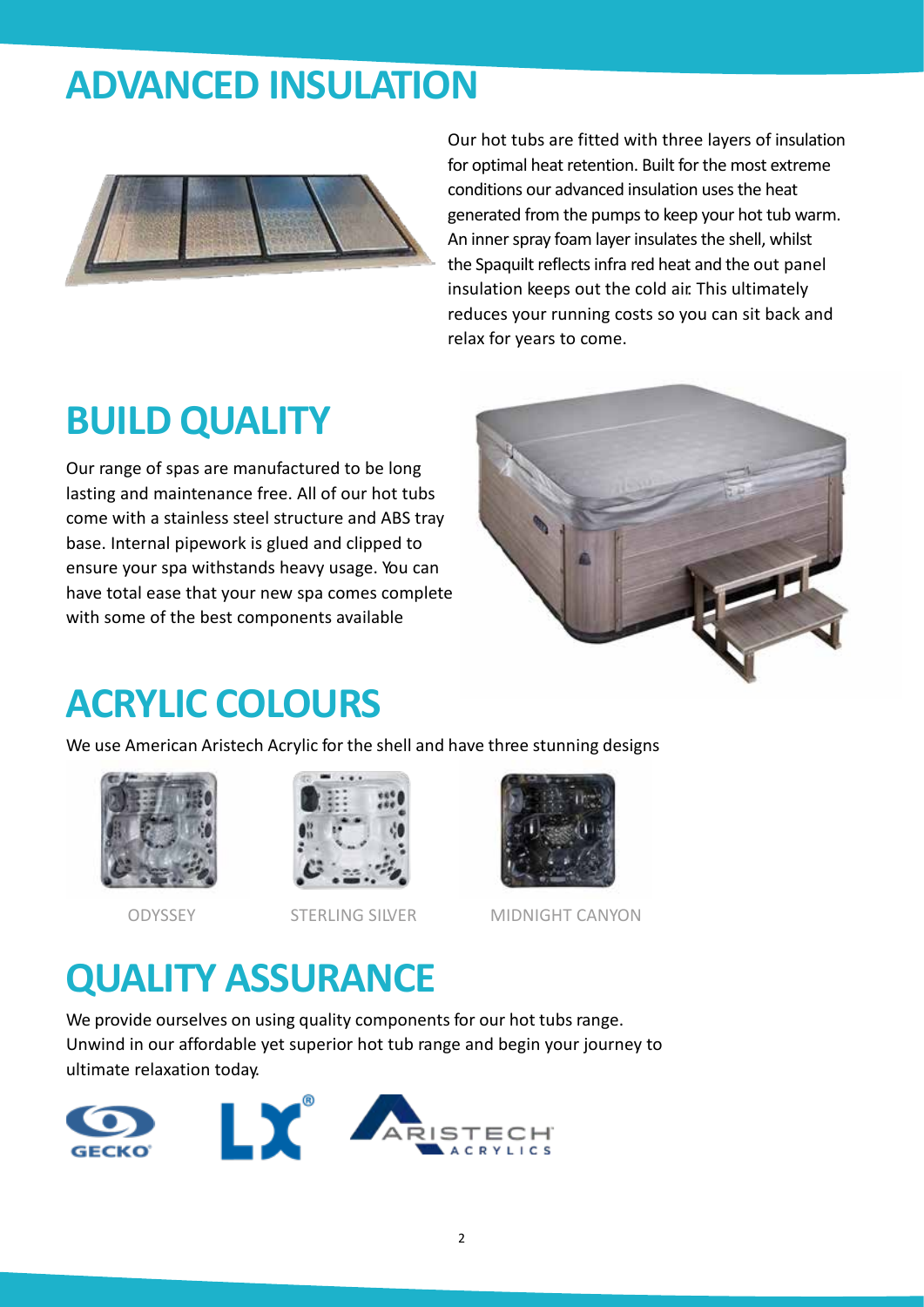### **BLUETOOTH SOUND SYSTEM**



Streamed from your Spa - Your favourite music never sounded so good.

Our spas come as standard with Bluetooth amplifier and two built in popup speakers Simply connect your phone/tablet and play your music.

### **GECKO CONTROLS**



#### **In.K300 CONTROL**

The in.k300 brings all the features you really need to one keypad. Compact, with a big LCD screen; bright enough to be seen throughout the day; simple enough to use in the middle of the night; affordable, yet solidly built.

#### **In.K500 CONTROL**

With its bright, full color display and the high resolution of its screen, in.k500 keypad provides an intuitive user experience and brings the spa user interface to a new level. Loaded with a large amount of memory and a powerful on-board processor, in.k500 offers a truly seamless graphic interface and a complete control on all spa functions. Yet it is discreet, compact, and unobtrusively beautiful. Save space without losing out on functions.





#### **In.K1000+ TOUCH SCREEN CONTROL**

Parting ways with physical buttons, keys and overlays, the in.k1000+ touch screen keypad is fun to use and simple to learn. Mode and function selection wheels, all on/all off one touch activation key, interactive display icons and on screen reminders make for a unique user interface. An eye catching 4.3 in. 256K color LCD capacitive touch screen display.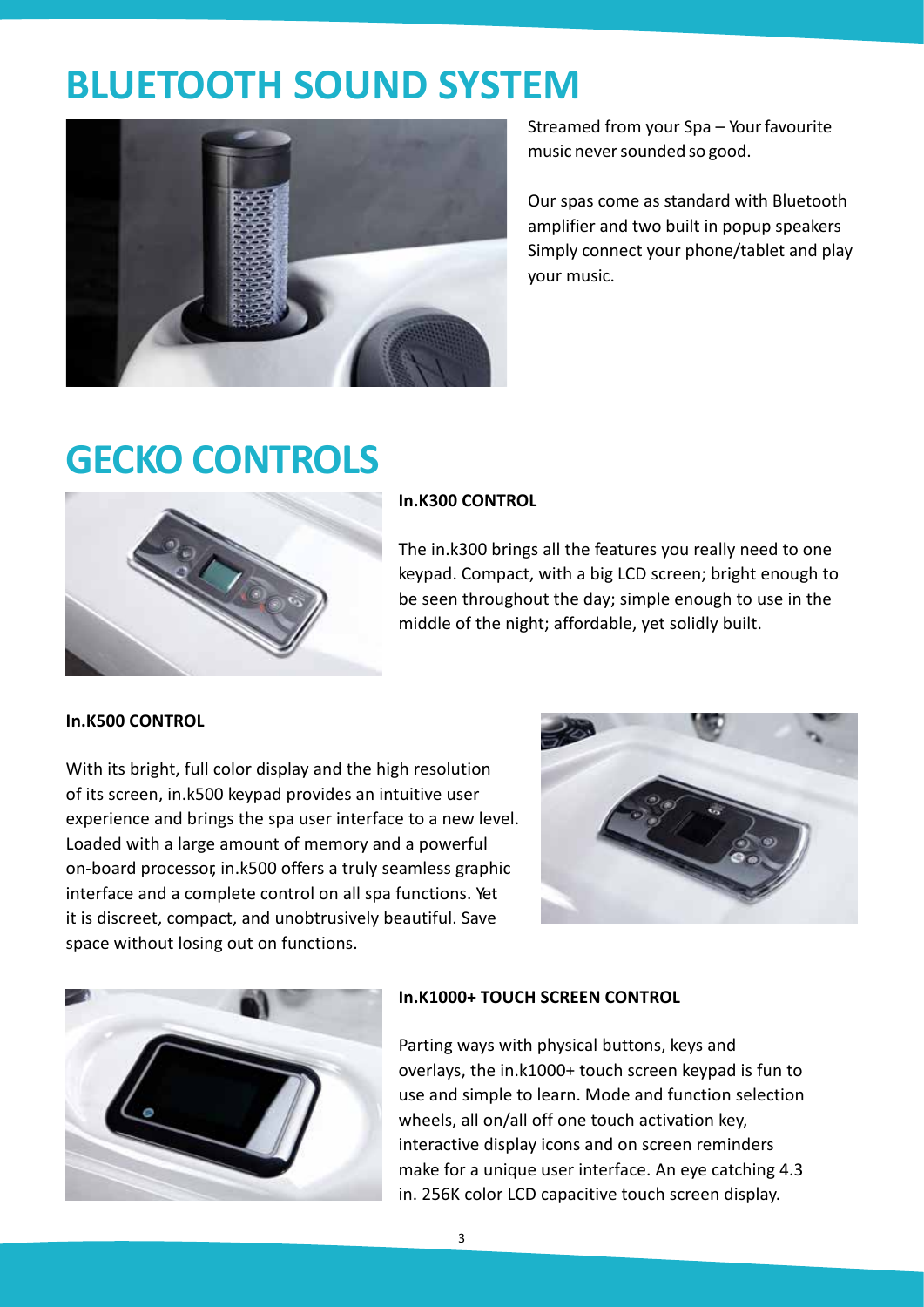### **HYDROTHERAPY**

In recent years hot tubs or spas as they have become known for their therapeutic benefits and a means of bringing our busy families together for quality time with no distractions. Warm water can provide health benefits to people suffering from aches and pains but research has also show a regular spa session can also:

- Reduce blood pressure and aid stroke rehabilitation
- Promote white blood cell circulation to fight colds and infections
- Reduce blood sugar levels in diabetes
- Increase metabolic rate to aid weight loss and detoxifying
- Help with insomnia
- Provide sports injury rehabilitation
- Relieve tension and stress
- Reduce arthritic pains and enables non weight bearing exercise

### **MASSAGE JETS**



#### **Advanced Ultimate Massagers**

Imagine having your own personal masseuse but in your hot tub, our hydrotherapy jets can help with joint mobilisation, muscle strengthening, maintenance and restoration and improved circulation.

#### **Neck / Shoulder Jets**

Our luxury hydrotherapy neck and shoulder massage jets are fantastic at relieving tension and muscle tightness. Perfect for customers who suffer with neck pain, shoulder pains or headaches. Warm water combined with our jets relax your muscles and will leave you feeling refreshed and stress free.





#### **Leg / Thigh Jets**

It's common that at the end of a long day, leg muscles ache. With our hydrotherapy leg and calf jets you can soothe and relax tired and aching muscles. These jets are perfect for people who are active including cyclists and runners.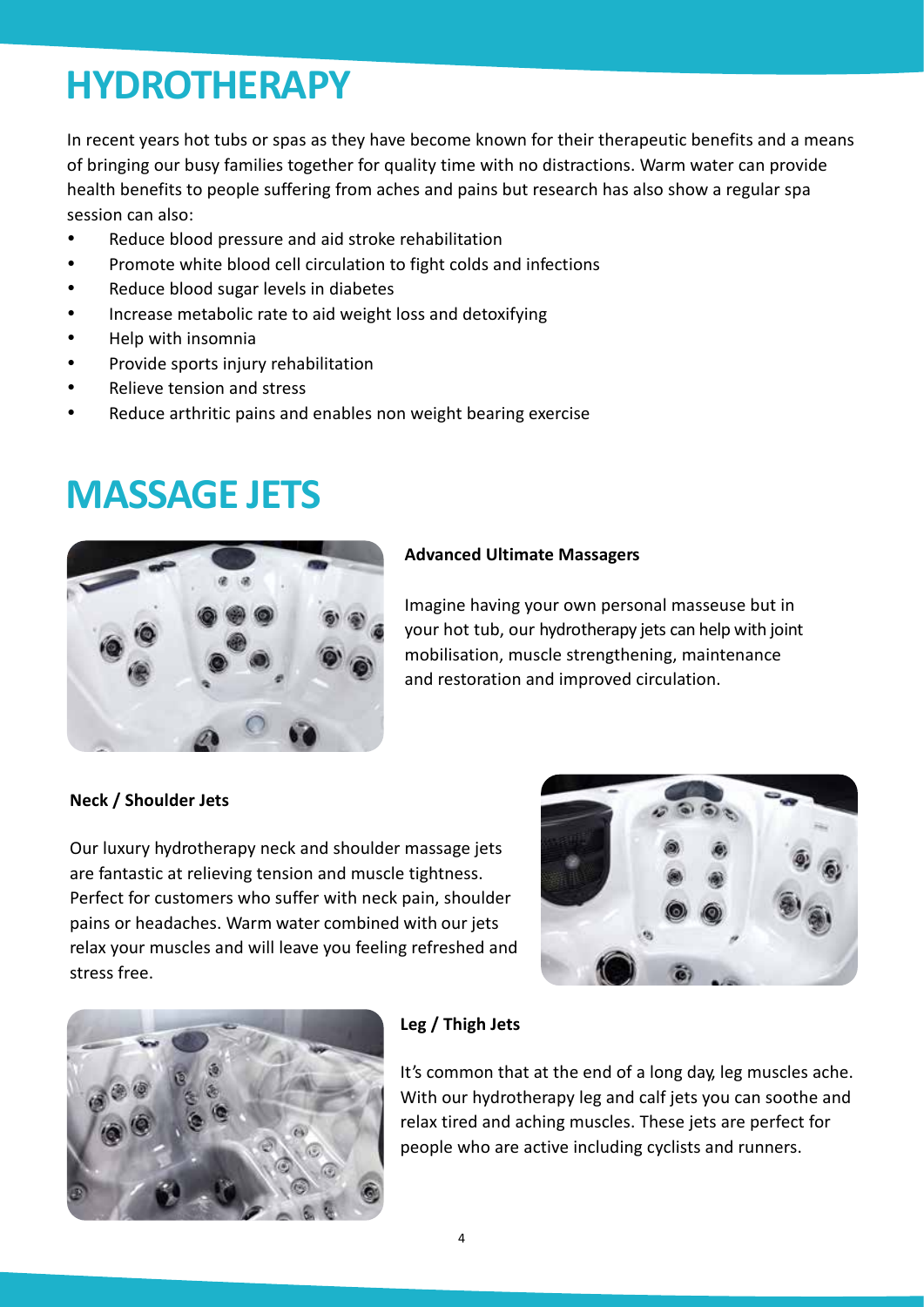

## Spyrys an Dowr Compact

### Specification Specification

| <b>MODEL:</b>    | Spyrys an Dowr Compact     |
|------------------|----------------------------|
| DIMENSIONS:      | 200 x 160 x 78cm           |
| IETS:            | 23                         |
| PUMPS:           | $1 \times 3HP$             |
| <b>FEATURES:</b> | Gecko K300 Digital Control |
|                  | Ozone water treatment      |
|                  | 2kW heater                 |
|                  | Kingspan insulation        |
|                  | ABS Base                   |
|                  | Padded headrests           |
|                  | Bluetooth audio system     |
|                  | 13amp electrical supply    |
|                  | <b>LED Lighting</b>        |
|                  | Water features             |
| SEATING:         | Up to $3$                  |
|                  |                            |











Midnight Canyon  $S_{\text{S}}$  is seen that  $S_{\text{S}}$  is seen that  $S_{\text{S}}$  is seen that  $S_{\text{S}}$  is seen that  $S_{\text{S}}$  is a set of the set of the set of the set of the set of the set of the set of the set of the set of the set of the set

5 Dunveth Business Park Wadebridge

### **Product Warranty**

**Product Warranty**

2 years on parts, 1 year labour, 1 year stereo, 5 years structure and 2 years surface.

### Sales, Service & Support  $\frac{1}{2}$

01208 81376 81376 81376 81376 81376 81376 81376 81376 81376 81376 81376 81376 81376 81376 81376 81376 81376 8<br>1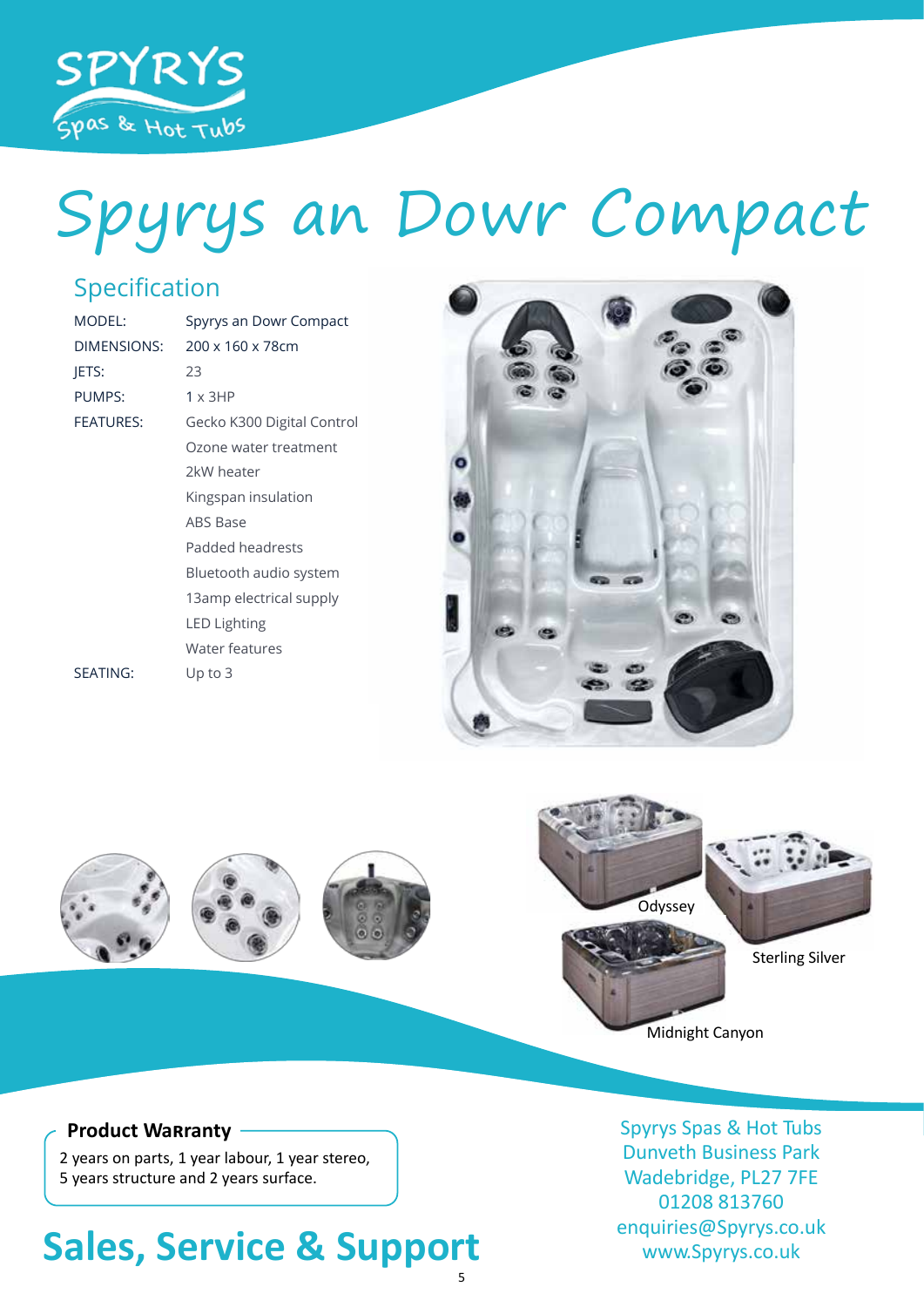

## Spyrys an Dowr Dual

### Specification

| MODEL:           | Spyrys an Dowr Dual        |
|------------------|----------------------------|
| DIMENSIONS:      | 210 x 210 x 93cm           |
| JETS:            | 25                         |
| PUMPS:           | $1 \times 3HP$             |
| <b>FEATURES:</b> | Gecko K300 Digital Control |
|                  | Ozone water treatment      |
|                  | 2kW heater                 |
|                  | Kingspan insulation        |
|                  | ABS Base                   |
|                  | Padded headrests           |
|                  | Bluetooth audio system     |
|                  | 13amp electrical supply    |
|                  | LED Lighting               |
|                  | Water features             |
| <b>SEATING:</b>  | Up to $5$                  |
|                  |                            |





Midnight Canyon





Spyrys Spas & Hot Tubs **Product Warranty Product** Wadebridge, PL27 7FE Wadebridge, FL27 7TL<br>01208 813760<br> $\frac{1}{2}$ enquiries@Spyrys.co.uk www.Spyrys.co.uk  $2 \times 1$  years on parts, 1 year step 5 byrys spas & Hot Tubs

**Product Warranty**

### **Product Warranty**

2 years on parts, 1 year labour, 1 year stereo, 5 years structure and 2 years surface.

5 Dunveth Business Park

01208 813760 813760 813760 813760 813760 813760 813760 813760 813760 813760 813760 813760 813760 813760 813760

ww.Spyrys.com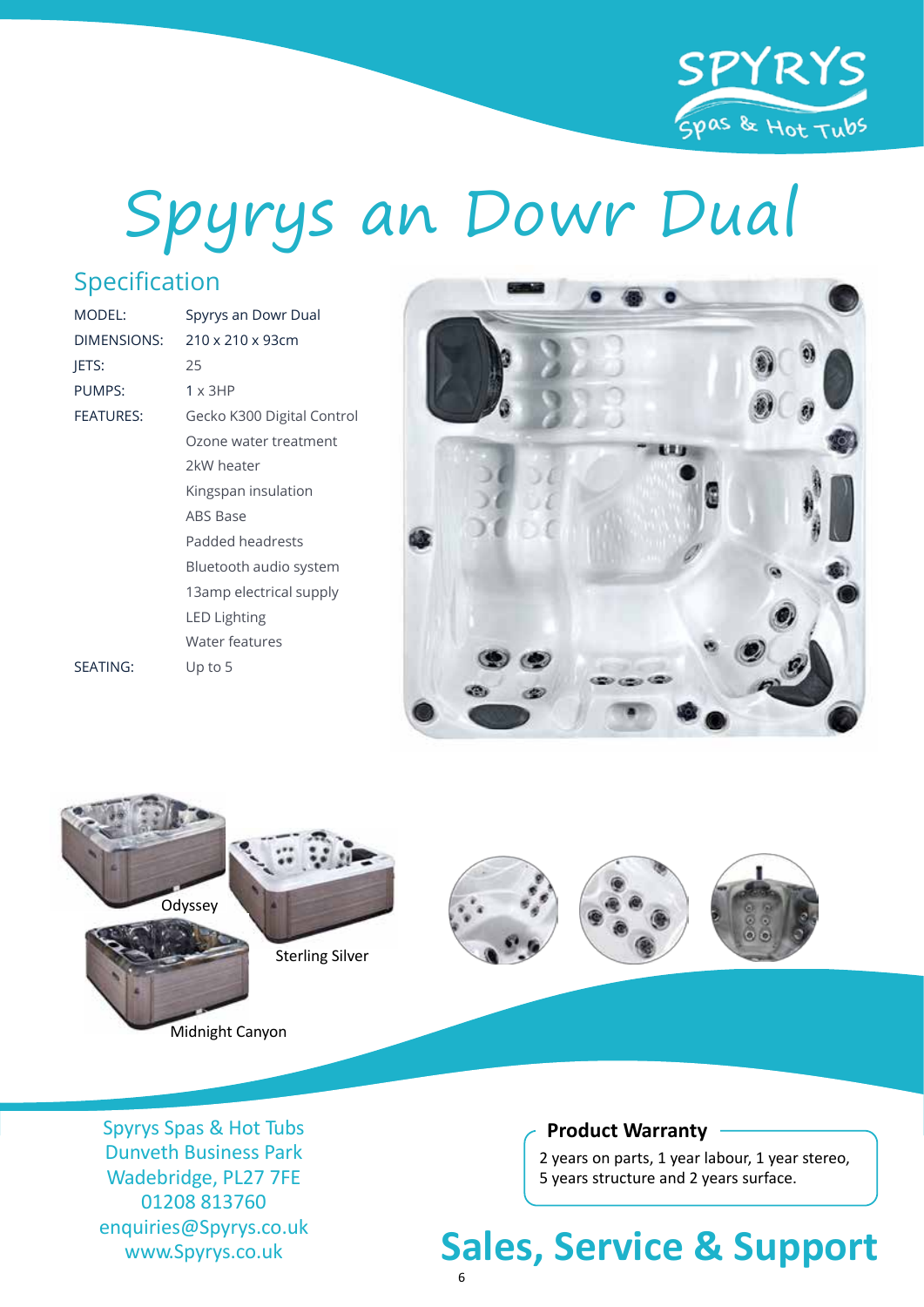

## Specification Spyrys an Dowr Lounge

### Specification

| MODEL:           | Spyrys an Dowr Lounge      |
|------------------|----------------------------|
| DIMENSIONS:      | 200 x 200 x 93cm           |
| JETS:            | 29                         |
| PUMPS:           | $1 \times 3HP$             |
| <b>FEATURES:</b> | Gecko K300 Digital Control |
|                  | Ozone water treatment      |
|                  | 2kW heater                 |
|                  | Kingspan insulation        |
|                  | ABS Base                   |
|                  | Padded headrests           |
|                  | Bluetooth audio system     |
|                  | 13amp electrical supply    |
|                  | LED Lighting               |
|                  | Water features             |
| SEATING:         | Up to 6                    |
|                  |                            |











Midnight Canyon  $S_{\text{S}}$  is seen that  $S_{\text{S}}$  is seen that  $S_{\text{S}}$  is seen that  $S_{\text{S}}$  is seen that  $S_{\text{S}}$  is a set of the set of the set of the set of the set of the set of the set of the set of the set of the set of the set

5 Dunveth Business Park Wadebridge

### **Product Warranty**

**Product Warranty**

2 years on parts, 1 year labour, 1 year stereo, 5 years structure and 2 years surface.

#### Sales, Service & Support  $\frac{1}{2}$ 7

01208 81376 81376 81376 81376 81376 81376 81376 81376 81376 81376 81376 81376 81376 81376 81376 81376 81376 8<br>1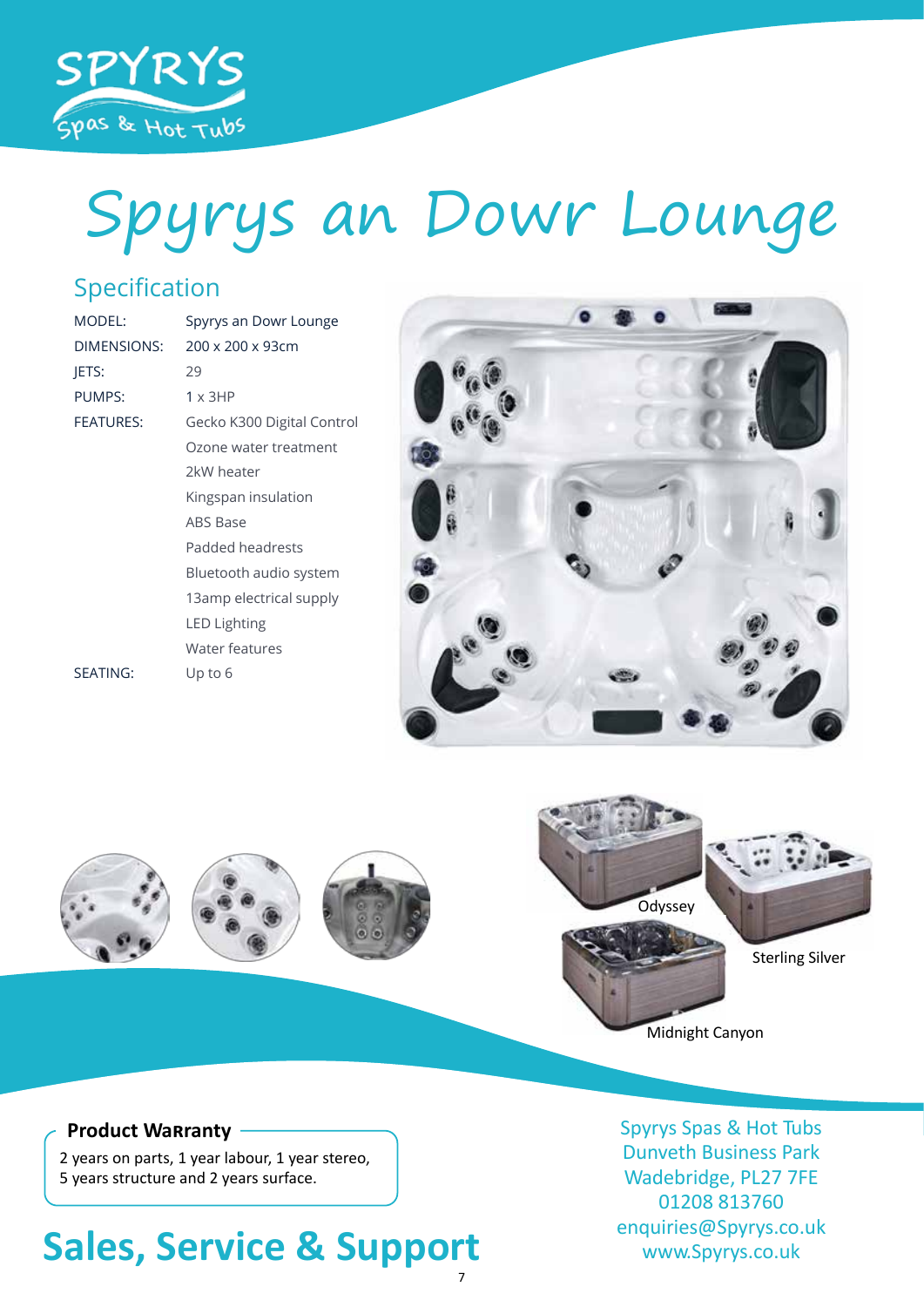

## Spyrys an Dowr Versa

### Specification

| MODEL:           | Spyrys an Dowr Versa       |
|------------------|----------------------------|
| DIMENSIONS:      | 200 x 200 x 87 cm          |
| JETS:            | 30                         |
| PUMPS:           | $1 \times 3HP$             |
| <b>FEATURES:</b> | Gecko K300 Digital Control |
|                  | Ozone water treatment      |
|                  | 2kW heater                 |
|                  | LED lighting               |
|                  | <b>Bluetooth Stereo</b>    |
|                  | <b>ABS Base</b>            |
|                  | Padded headrests           |
|                  | 13amp electrical supply    |
|                  | LED Lighting               |
|                  | Water features             |
| SEATING:         | Up to 5                    |
|                  |                            |





Spyrys Spas & Hot Tubs **Product Warranty Product** Wadebridge, PL27 7FE Wadebridge, FL27 7TL<br>01208 813760<br> $\frac{1}{2}$ enquiries@Spyrys.co.uk www.Spyrys.co.uk  $2 \times 1$  years on parts, 1 year step 5 byrys spas & Hot Tubs

**Product Warranty**

Midnight Canyon

### **Product Warranty**

2 years on parts, 1 year labour, 1 year stereo, 5 years structure and 2 years surface.

5 Dunveth Business Park

01208 813760 813760 813760 813760 813760 813760 813760 813760 813760 813760 813760 813760 813760 813760 813760

ww.Spyrys.com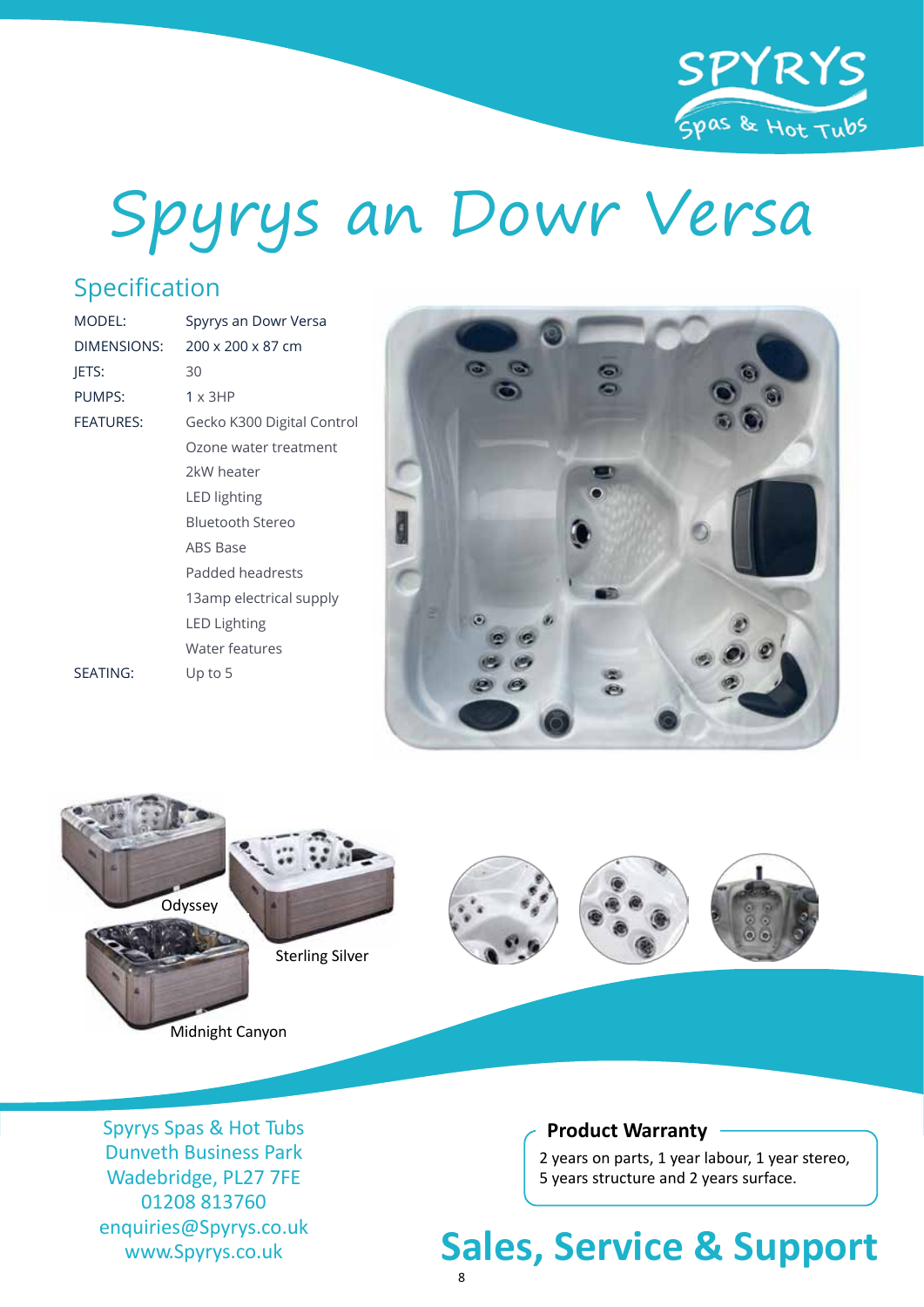

## Specification Spyrys an Mor Compact

### Specification

| <b>MODEL:</b>    | Spyrys an Mor Compact      |
|------------------|----------------------------|
| DIMENSIONS:      | 200 x 160 x 78cm           |
| JETS:            | 50                         |
| PUMPS:           | 2 x 2HP Hydrotherapy Pump  |
|                  | 1 x 0.5HP Circulation Pump |
| <b>FEATURES:</b> | Gecko K500 Digital Control |
|                  | Ozone water treatment      |
|                  | 3kW heater                 |
|                  | Kingspan insulation        |
|                  | <b>ABS Base</b>            |
|                  | <b>Padded headrests</b>    |
|                  | Bluetooth audio system     |
|                  | 32amp electrical supply    |
|                  | <b>LED Lighting</b>        |
|                  | Water features             |
| SEATING:         | Up to 3                    |
|                  |                            |













Midnight Canyon  $S_{\text{S}}$  is seen that  $S_{\text{S}}$  is seen that  $S_{\text{S}}$  is seen that  $S_{\text{S}}$  is seen that  $S_{\text{S}}$  is a set of the set of the set of the set of the set of the set of the set of the set of the set of the set of the set

5 Dunveth Business Park Wadebridge

### **Product Warranty**

**Product Warranty**

2 years on parts, 1 year labour, 1 year stereo, 5 years structure and 2 years surface.

### Sales, Service & Support  $\frac{1}{2}$

01208 81376 81376 81376 81376 81376 81376 81376 81376 81376 81376 81376 81376 81376 81376 81376 81376 81376 8<br>1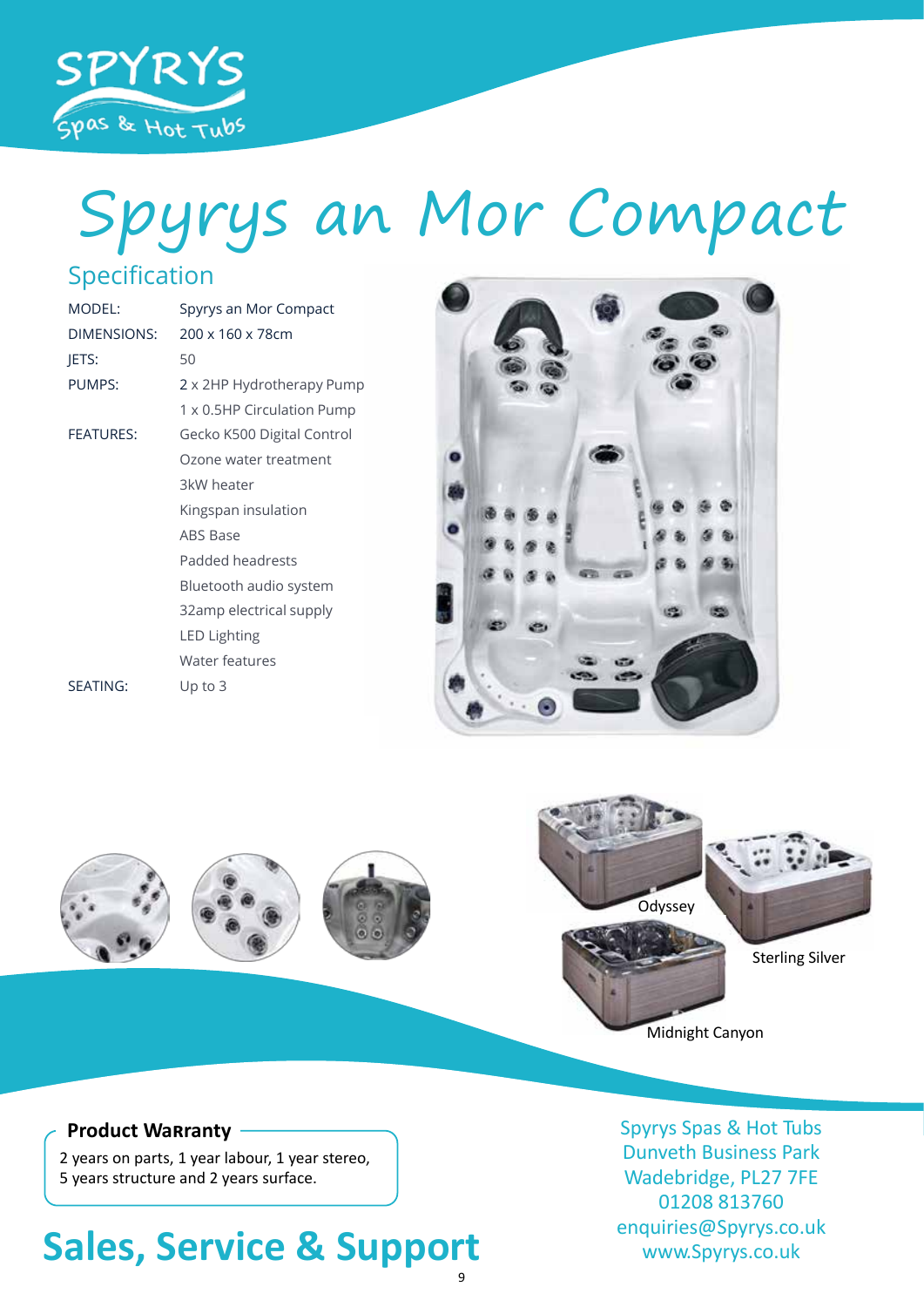

### Specification<br>
MODEL: Spyrys an Mor Combi Spyrys an Mor Combi **Specification**

| MODEL:             | Spyrys an Mor Combi        |
|--------------------|----------------------------|
| <b>DIMENSIONS:</b> | 210 x 175 x 94cm           |
| JETS:              | 42                         |
| PUMPS:             | $2 \times 2HP$             |
|                    | 0.5 HP Circulation Pump    |
| <b>FEATURES:</b>   | Gecko K500 Digital Control |
|                    | Ozone water treatment      |
|                    | 3kW heater                 |
|                    | Kingspan insulation        |
|                    | <b>ABS Base</b>            |
|                    | Padded headrests           |
|                    | LED lights                 |
|                    | Bluetooth audio system     |
|                    | 32amp electrical supply    |
|                    | <b>LED Lighting</b>        |
|                    | <b>Water features</b>      |
| SEATING:           | Up to 4                    |





Midnight Canyon

Midnight Canyon

Spyrys Spas & Hot Tubs **Product Warranty Product** Wadebridge, PL27 7FE Wadebridge, FL27 7TL<br>01208 813760<br> $\frac{1}{2}$ enquiries@Spyrys.co.uk www.Spyrys.co.uk **Sal**  $2 \times 1$  years on parts, 1 year step 5 byrys spas & Hot Tubs

**Product Warranty**

### **Product Warranty**

2 years on parts, 1 year labour, 1 year stereo, 5 years structure and 2 years surface.

Dunveth Business Park

01208 813760 813760 813760 813760 813760 813760 813760 813760 813760 813760 813760 813760 813760 813760 813760

ww.Spyrys.com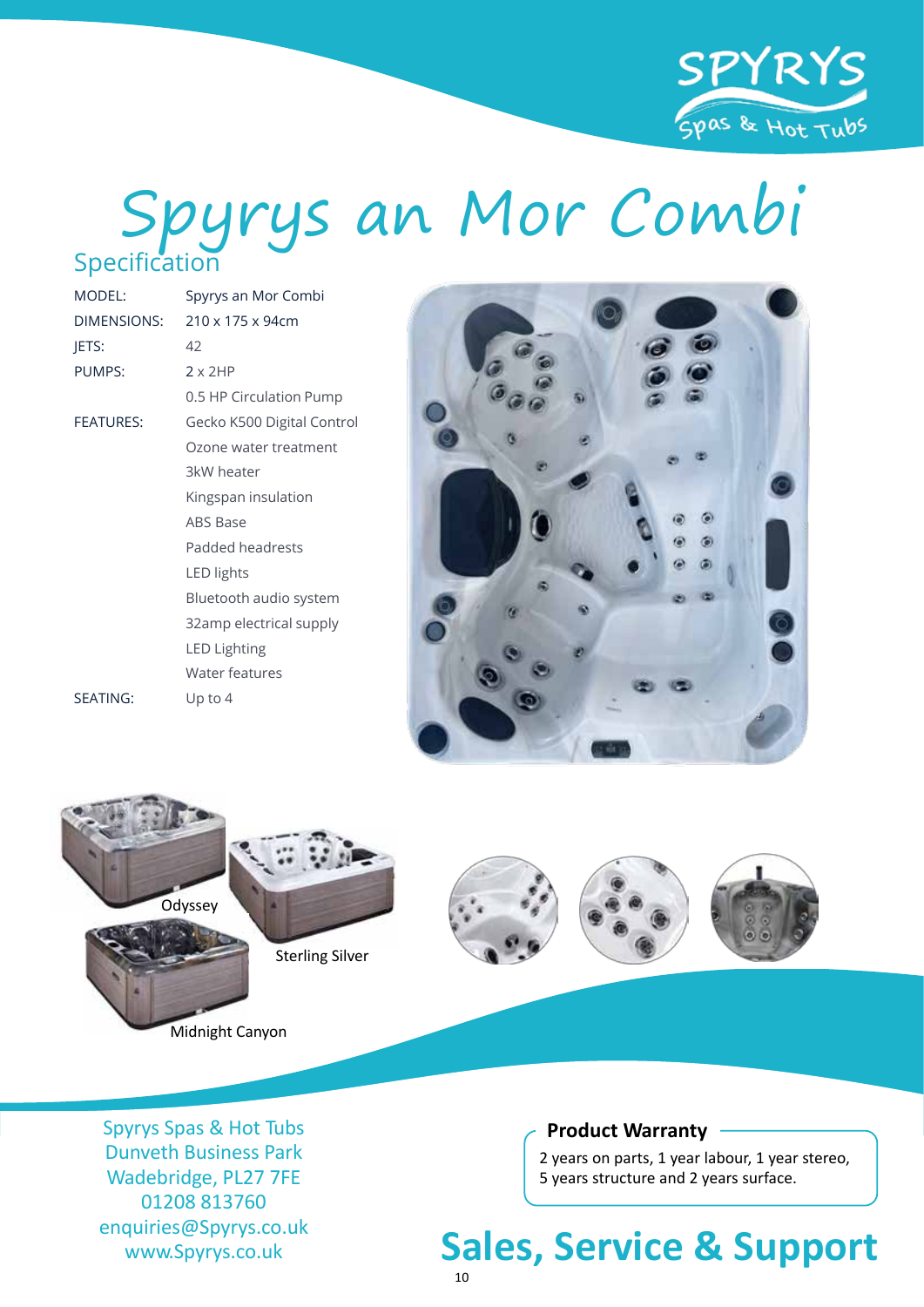

## Spyrys an Mor Dual

### Specification

| MODEL:           | Spyrys an Mor Dual         |
|------------------|----------------------------|
| DIMENSIONS:      | 210 x 210 x 93cm           |
| JETS:            | 56                         |
| PUMPS:           | 2 x 3HP Hydrotherapy Pump: |
|                  | 1 x 0.5HP Circulation Pump |
| <b>FEATURES:</b> | Gecko K500 Digital Control |
|                  | Ozone water treatment      |
|                  | 3kW heater                 |
|                  | Kingspan insulation        |
|                  | ABS Base                   |
|                  | Padded headrests           |
|                  | Bluetooth audio system     |
|                  | 32amp electrical supply    |
|                  | <b>LED Lighting</b>        |
|                  | Water features             |
| SEATING:         | Up to $5$                  |
|                  |                            |













Midnight Canyon  $S_{\text{S}}$  is seen that  $S_{\text{S}}$  is seen that  $S_{\text{S}}$  is seen that  $S_{\text{S}}$  is seen that  $S_{\text{S}}$  is a set of the set of the set of the set of the set of the set of the set of the set of the set of the set of the set

5 Dunveth Business Park Wadebridge

### **Product Warranty**

**Product Warranty**

2 years on parts, 1 year labour, 1 year stereo, 5 years structure and 2 years surface.

### Sales, Service & Support  $\frac{1}{2}$

01208 81376 81376 81376 81376 81376 81376 81376 81376 81376 81376 81376 81376 81376 81376 81376 81376 81376 8<br>1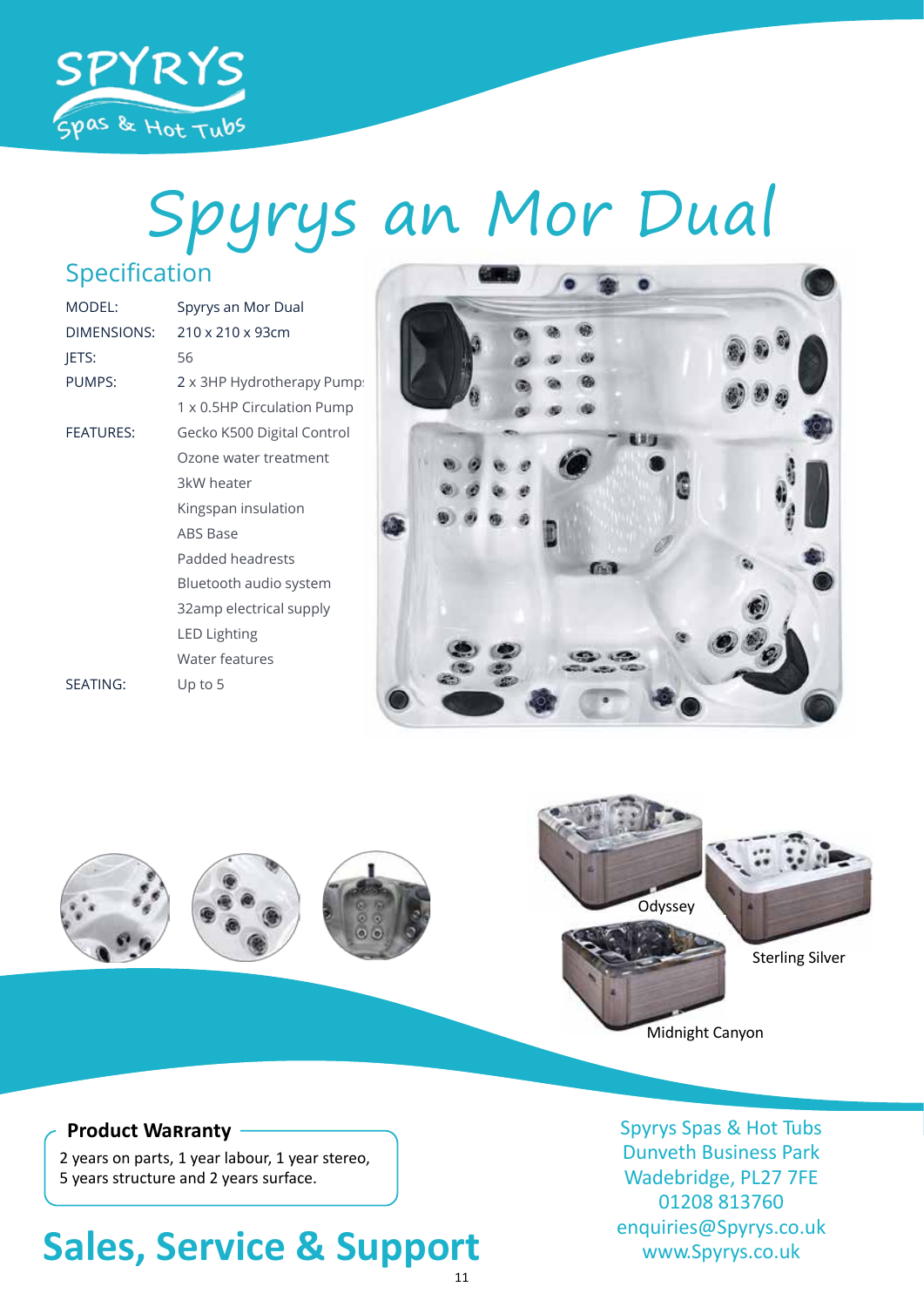

## Spyrys an Mor Family

### Specification

| Spyrys an Mor Family       |
|----------------------------|
| 210 x 210 x 93cm           |
| 60                         |
| 2 x 3HP Hydrotherapy Pump  |
| 1 x 0.5HP Circulation Pump |
| Gecko K500 Digital Control |
| Ozone water treatment      |
| 3kW heater                 |
| Kingspan insulation        |
| <b>ABS Base</b>            |
| Padded headrests           |
| Bluetooth audio system     |
| 32amp electrical supply    |
| <b>LED Lighting</b>        |
| Water features             |
| Up to $7$                  |
|                            |





Spyrys Spas & Hot Tubs **Product Warranty Product** Wadebridge, PL27 7FE<br>01208 813760 01208 813760 enquiries@Spyrys.co.uk www.Spyrys.co.uk **Sal**  $2 \times 1$  years on parts, 1 year step 5 byrys spas & Hot Tubs

**Product Warranty**

Midnight Canyon

### **Product Warranty**

2 years on parts, 1 year labour, 1 year stereo, 5 years structure and 2 years surface.  $\begin{array}{|c|c|c|c|c|}\n\hline\n2&\gamma\epsilon\end{array}$ 

5 Dunveth Business Park

01208 813760 813760 813760 813760 813760 813760 813760 813760 813760 813760 813760 813760 813760 813760 813760

ww.Spyrys.com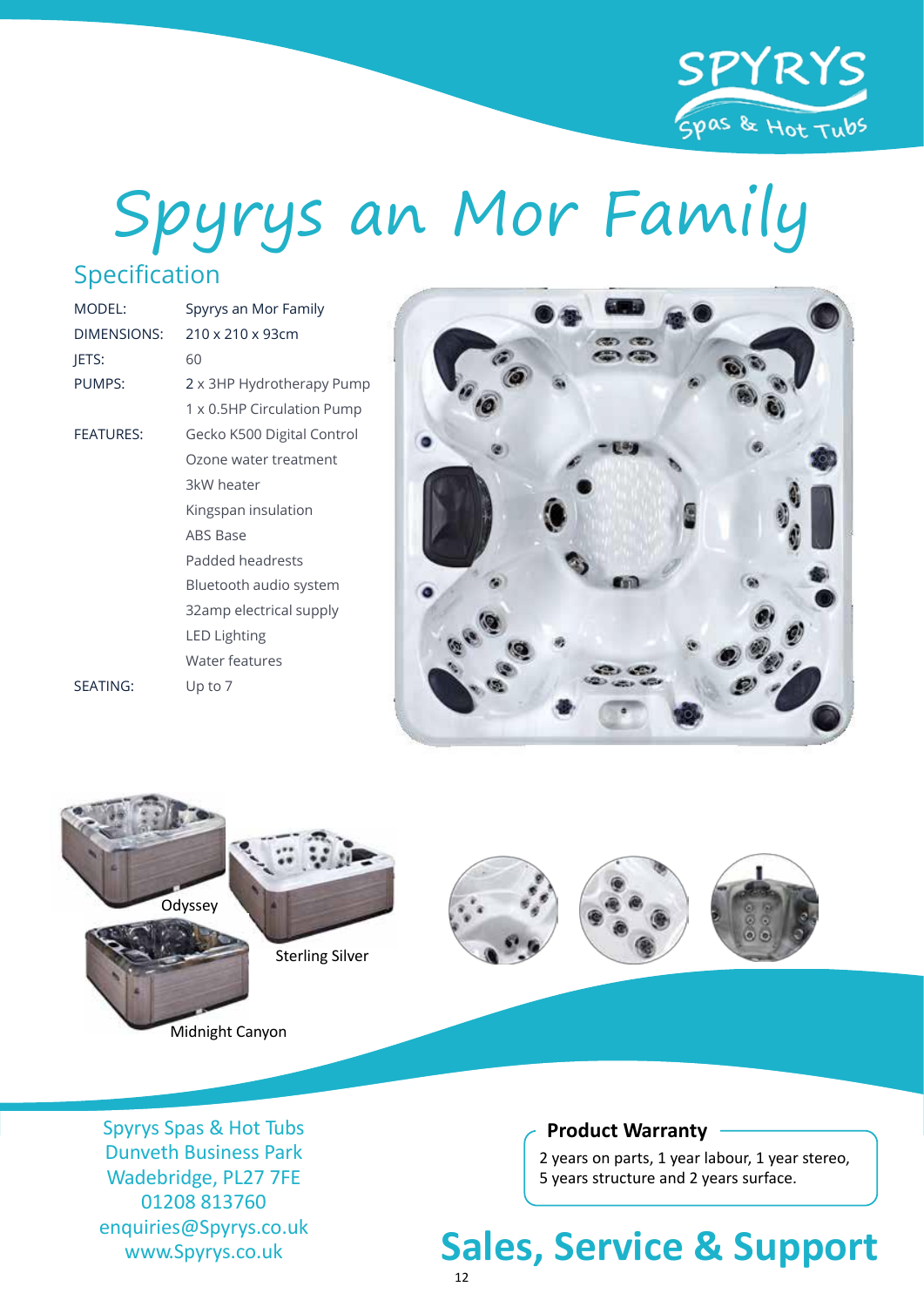

## Specification Spyrys an Mor Lounge

### Specification

| MODEL:           | Spyrys an Mor Lounge       |
|------------------|----------------------------|
| DIMENSIONS:      | 210 x 210 x 93cm           |
| JETS:            | 55                         |
| PUMPS:           | 2 x 3HP Hydrotherapy pumps |
|                  | 1 x 0.5HP Circulation Pump |
| <b>FEATURES:</b> | Gecko K500 Digital Control |
|                  | Ozone water treatment      |
|                  | 3kW heater                 |
|                  | Kingspan insulation        |
|                  | <b>ABS Base</b>            |
|                  | Padded headrests           |
|                  | Bluetooth audio system     |
|                  | 32amp electrical supply    |
|                  | <b>LED Lighting</b>        |
|                  | Water features             |
| SEATING:         | Up to 6                    |
|                  |                            |











Midnight Canyon  $S_{\text{S}}$  space  $\mathcal{S}_{\text{S}}$  or  $\mathcal{S}_{\text{S}}$ 

5 Dunveth Business Park Wadebridge

### **Product Warranty**

**Product Warranty**

2 years on parts, 1 year labour, 1 year stereo, 5 years structure and 2 years surface.

### Sales, Service & Support  $\frac{1}{2}$

01208 81376 81376 81376 81376 81376 81376 81376 81376 81376 81376 81376 81376 81376 81376 81376 81376 81376 8<br>1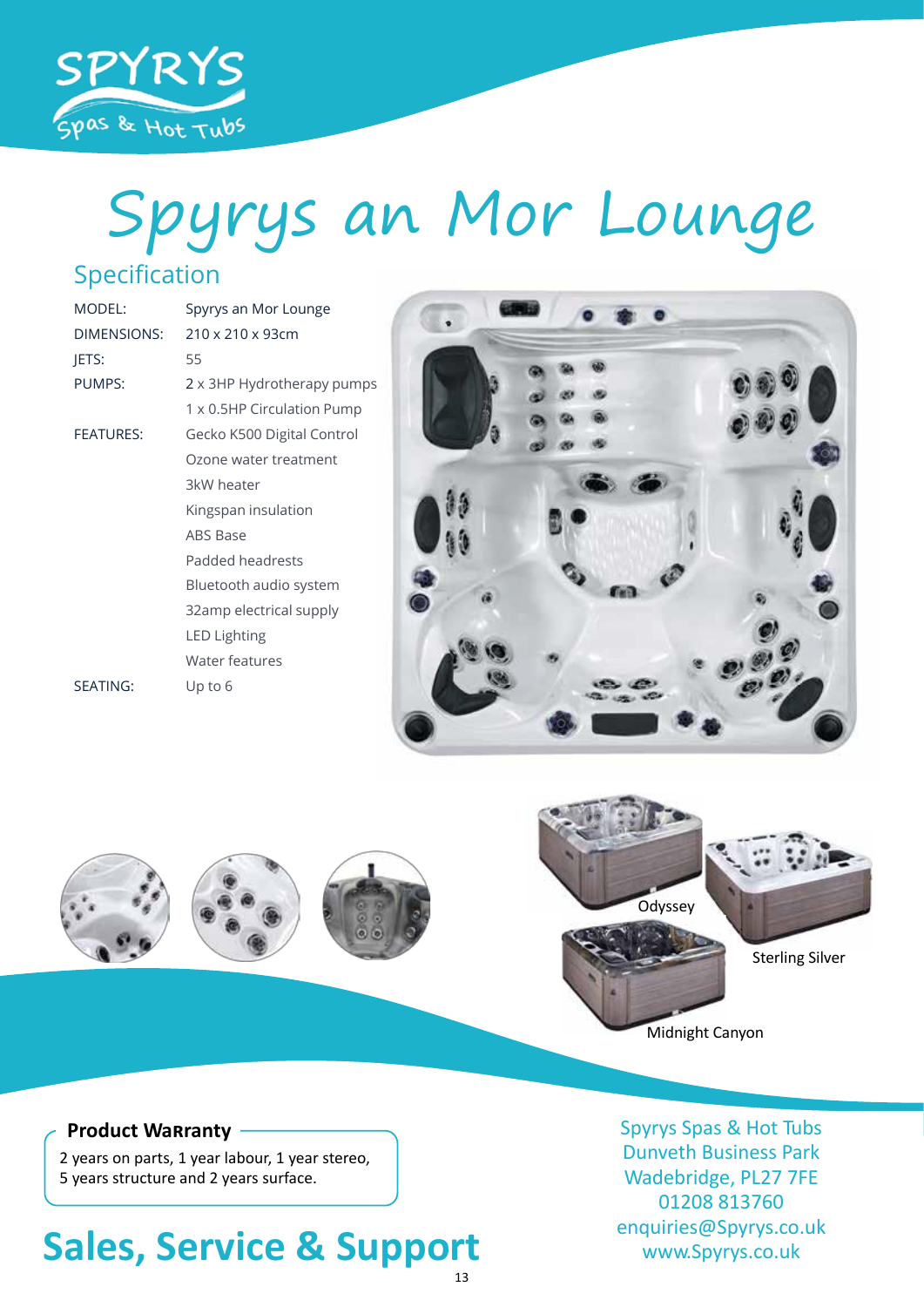

## Spyrys an Mor Lounge S

### Specification

| MODEL:           | Spyrys an Mor Lounge S     |
|------------------|----------------------------|
| DIMENSIONS:      | 200 x 200 x 93cm           |
| JETS:            | 56                         |
| PUMPS:           | 2 x 3HP Hydrotherapy pumps |
|                  | 1 x 0.5HP Circulation Pump |
| <b>FEATURES:</b> | Gecko K500 Digital Control |
|                  | Ozone water treatment      |
|                  | 3kW heater                 |
|                  | Kingspan insulation        |
|                  | ABS Base                   |
|                  | Padded headrests           |
|                  | Bluetooth audio system     |
|                  | 32amp electrical supply    |
|                  | <b>LED Lighting</b>        |
|                  | Water features             |
| SEATING:         | Up to 6                    |
|                  |                            |





Spyrys Spas & Hot Tubs **Product Warranty Product** Wadebridge, PL27 7FE<br>01208 813760 01208 813760 enquiries@Spyrys.co.uk www.Spyrys.co.uk<br>
14  $2 \times 1$  years on parts, 1 year step 5 byrys spas & Hot Tubs

**Product Warranty**

Midnight Canyon

### **Product Warranty**

2 years on parts, 1 year labour, 1 year stereo, 5 years structure and 2 years surface.  $\begin{array}{|c|c|c|c|c|}\n\hline\n2&\gamma\epsilon\end{array}$ 

5 Dunveth Business Park

01208 813760 813760 813760 813760 813760 813760 813760 813760 813760 813760 813760 813760 813760 813760 813760

ww.Spyrys.com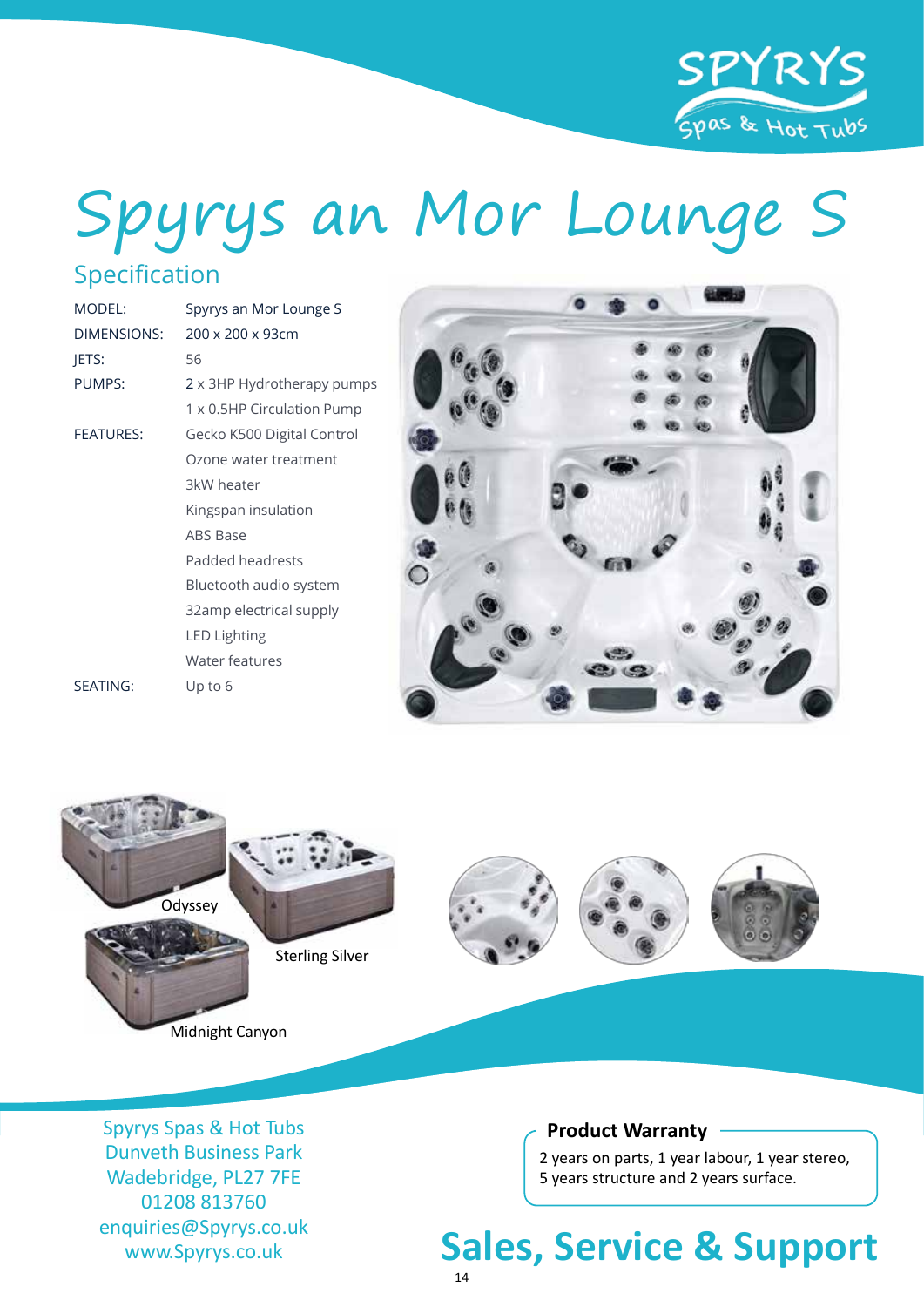

## Spyrys an Mor Twin

### Specificatio

| MODEL:           | Spyrys an Mor Twin         |
|------------------|----------------------------|
| DIMENSIONS:      | 210 x 210 x 93cm           |
| JETS:            | 51                         |
| PUMPS:           | 2 x 2HP Hydrotherapy pump  |
|                  | 1 x 0.5HP Circulation Pump |
| <b>FEATURES:</b> | Gecko K500 Digital Control |
|                  | Ozone water treatment      |
|                  | 3kW heater                 |
|                  | Kingspan insulation        |
|                  | <b>ABS Base</b>            |
|                  | Padded headrests           |
|                  | Bluetooth audio system     |
|                  | 32amp electrical supply    |
|                  | <b>LED Lighting</b>        |
|                  | Water features             |
| SEATING:         | Up to 4                    |
|                  |                            |











Midnight Canyon  $S_{\text{S}}$  space  $\mathcal{S}_{\text{S}}$  or  $\mathcal{S}_{\text{S}}$ 

5 Dunveth Business Park Wadebridge

### **Product Warranty**

**Product Warranty**

2 years on parts, 1 year labour, 1 year stereo, 5 years structure and 2 years surface.

### Sales, Service & Support  $\frac{1}{2}$

01208 81376 81376 81376 81376 81376 81376 81376 81376 81376 81376 81376 81376 81376 81376 81376 81376 81376 8<br>1

Midnight Canyon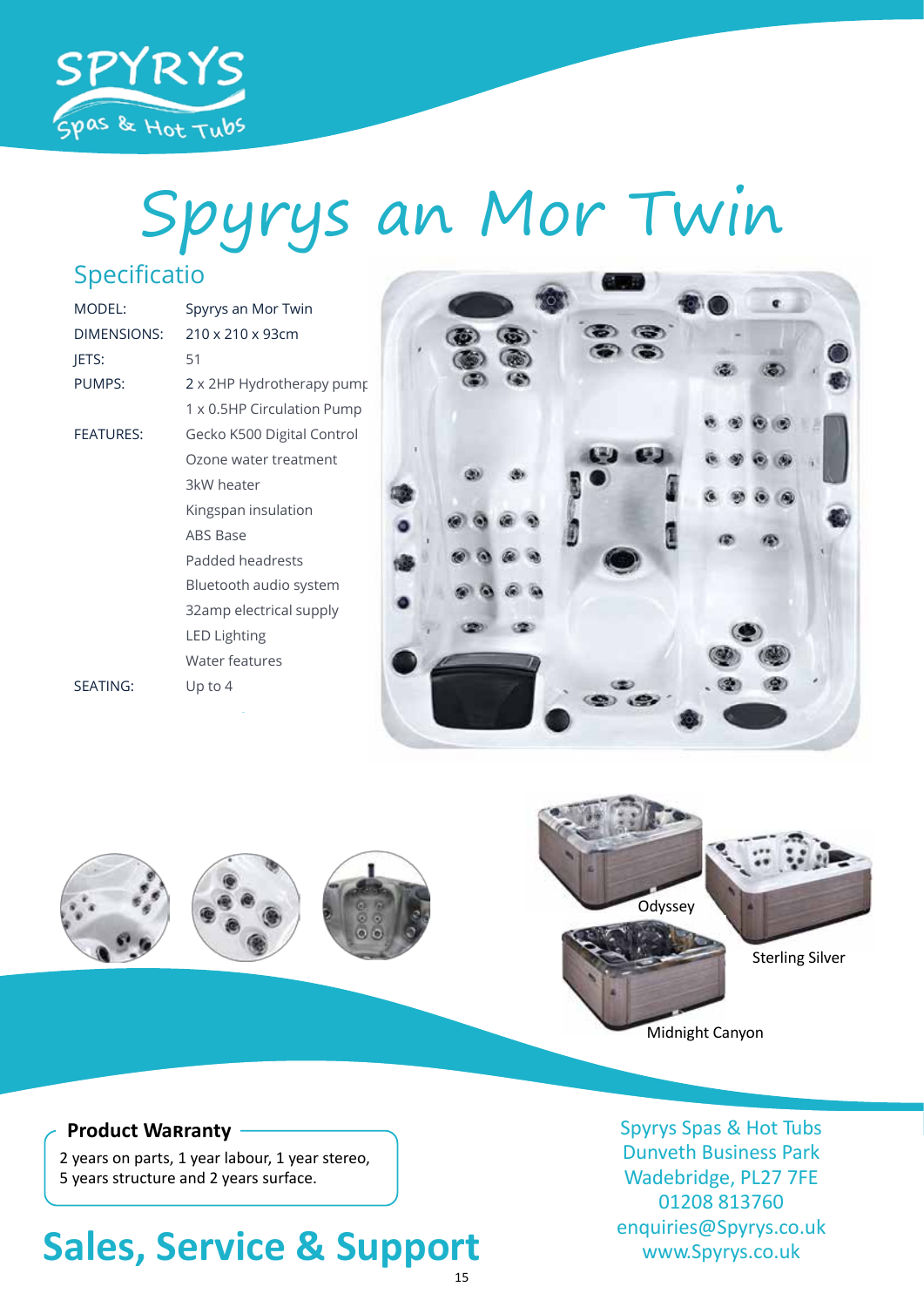

## Spyrys an Heyl Dual

### Specification

| MODEL:           | Spyrys an Heyl Dual        |
|------------------|----------------------------|
| DIMENSIONS:      | 230 x 230 x 94cm           |
| JETS:            | 73                         |
| PUMPS:           | 3 x 2HP Hydrotherapy pump  |
|                  | 1 x 0.5HP Circulation Pump |
| <b>FEATURES:</b> | Gecko K1000 Touchscreen    |
|                  | Ozone water treatment      |
|                  | 3kW heater                 |
|                  | Kingspan insulation        |
|                  | <b>ABS Base</b>            |
|                  | Padded headrests           |
|                  | Bluetooth audio system     |
|                  | 32amp electrical supply    |
|                  | LED Lighting               |
|                  | Water features             |
| <b>SEATING:</b>  | Up to 4                    |
|                  |                            |





Midnight Canyon

Midnight Canyon

Spyrys Spas & Hot Tubs **Product Warranty Product** Wadebridge, PL27 7FE<br>01208 813760 01208 813760 enquiries@Spyrys.co.uk www.Spyrys.co.uk **Sal**  $2 \times 1$  years on parts, 1 year step 5 byrys spas & Hot Tubs

**Product Warranty**

### **Product Warranty**

2 years on parts, 1 year labour, 1 year stereo, 5 years structure and 2 years surface.  $\begin{array}{|c|c|c|c|c|}\n\hline\n2&\gamma\epsilon\end{array}$ 

5 Dunveth Business Park

01208 813760 813760 813760 813760 813760 813760 813760 813760 813760 813760 813760 813760 813760 813760 813760

ww.Spyrys.com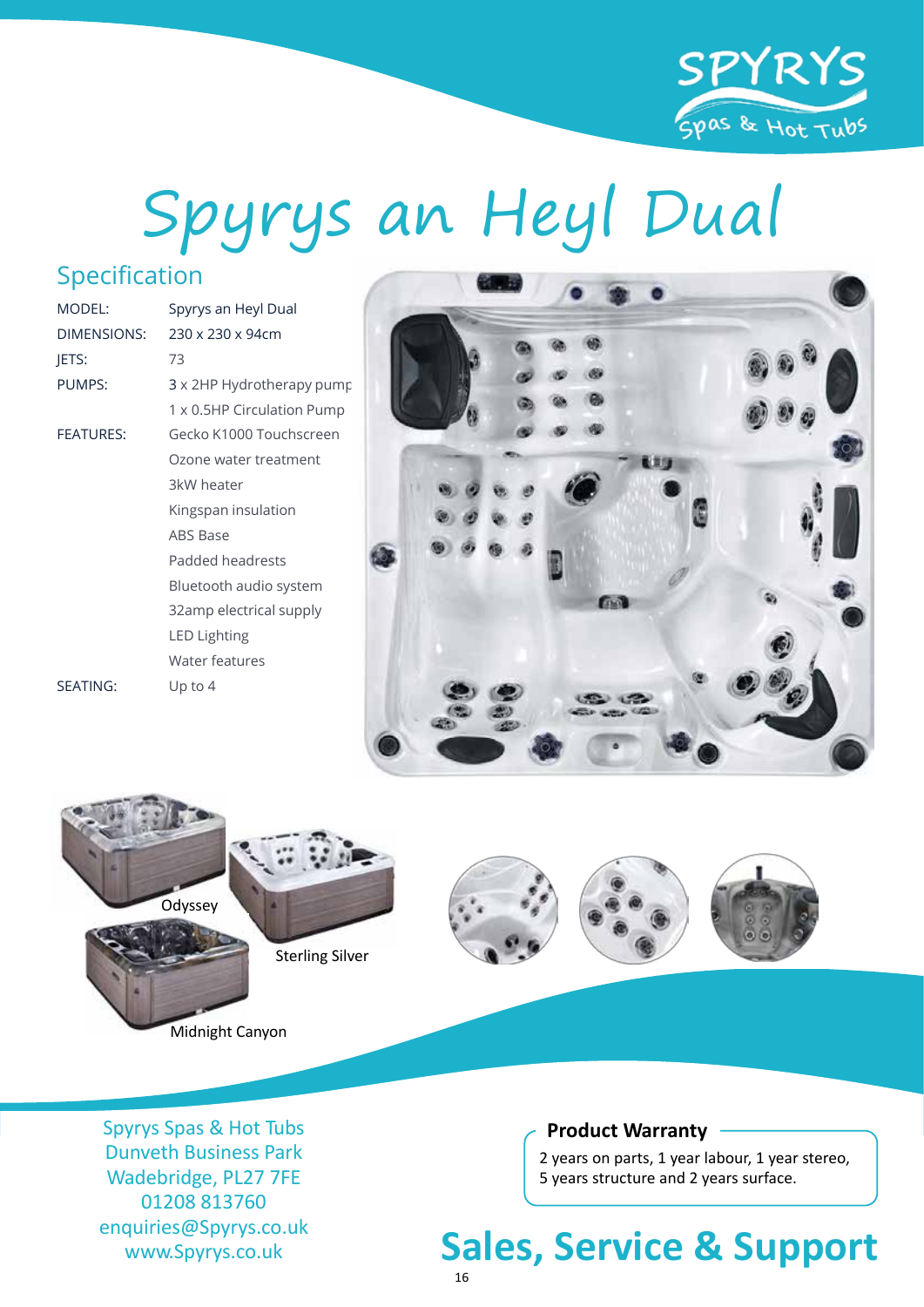

## Specification Spyrys an Heyl Lounge

### Specification

| MODEL:             | Spyrys an Heyl Lounge      |  |
|--------------------|----------------------------|--|
| <b>DIMENSIONS:</b> | 230 x 230 x 94cm           |  |
| JETS:              | 64                         |  |
| PUMPS:             | 3 x 2HP Hydrotherapy pump  |  |
|                    | 1 x 0.5HP Circulation Pump |  |
| <b>FEATURES:</b>   | Gecko K1000 Touchscreen    |  |
|                    | Ozone water treatment      |  |
|                    | 3kW heater                 |  |
|                    | Kingspan insulation        |  |
|                    | ABS Base                   |  |
|                    | Padded headrests           |  |
|                    | Bluetooth audio system     |  |
|                    | 32amp electrical supply    |  |
|                    | <b>LED Lighting</b>        |  |
|                    | Water features             |  |
| SEATING:           | Up to $6$                  |  |







Midnight Canyon  $S_{\text{S}}$  space  $\mathcal{S}_{\text{S}}$  or  $\mathcal{S}_{\text{S}}$ 

5 Dunveth Business Park Wadebridge

### **Product Warranty**

**Product Warranty**

2 years on parts, 1 year labour, 1 year stereo, 5 years structure and 2 years surface.

### Sales, Service & Support  $\frac{1}{2}$

01208 81376 81376 81376 81376 81376 81376 81376 81376 81376 81376 81376 81376 81376 81376 81376 81376 81376 8<br>1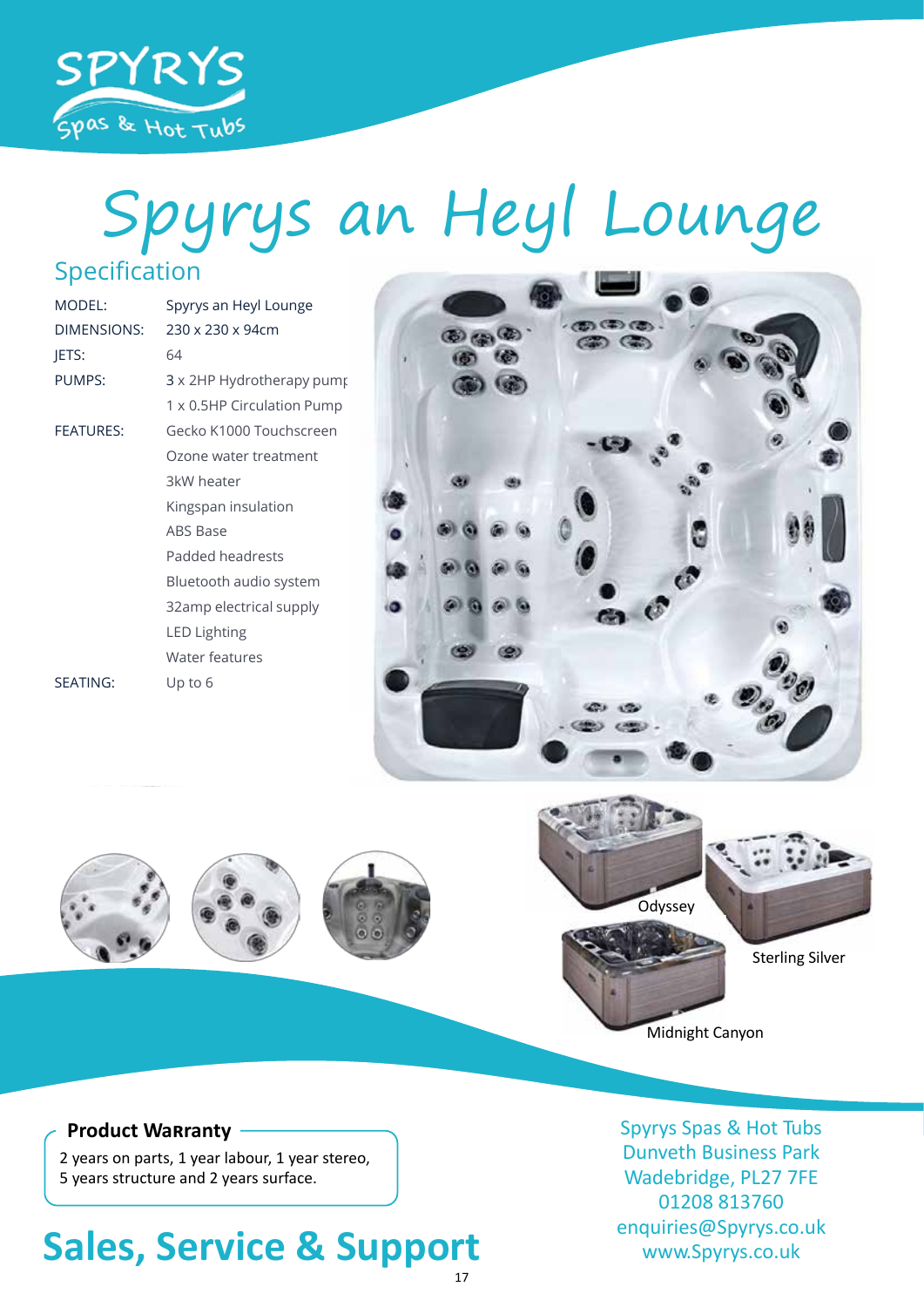

## Spyrys an Heyl Family Spus a Hot Tu Specification

### Specification DIMENSIONS: 230 x 230 x 94cm

| MODEL:             | Spyrys an Heyl Family      |
|--------------------|----------------------------|
| <b>DIMENSIONS:</b> | 230 x 230 x 94cm           |
| JETS:              | 64                         |
| PUMPS:             | 3 x 2HP Hydrotherapy pumps |
|                    | 1 x 0.5HP Circulation Pump |
| <b>FEATURES:</b>   | Gecko K1000 Touchscreen    |
|                    | Ozone water treatment      |
|                    | 3kW heater                 |
|                    | Kingspan insulation        |
|                    | <b>ABS Base</b>            |
|                    | Padded headrests           |
|                    | Bluetooth audio system     |
|                    | 32amp electrical supply    |
|                    | <b>LED Lighting</b>        |
|                    | Water features             |
| SEATING:           | Up to 6                    |
|                    |                            |





£ 8,995

SEATING: Up to 6

Sterling Silver



Midnight Canyon Midnight Canyon

Midnight Canyon

Sterling Silver

Spyrys Spas & Hot Tubs **Product Warranty Product** Wadebridge, PL27 7FE<br>01208 813760 01208 813760 enquiries@Spyrys.co.uk www.Spyrys.co.uk  $2 \times 1$  years on parts, 1 year step 5 byrys spas & Hot Tubs ww.Spyrys.co.uk

**Product Warranty**

Midnight Canyon

### **Product Warranty**

**Product warranty**<br>2 years on parts, 1 year labour, 1 year stereo,  $5$  years structure and 2 years surface.  $\begin{array}{|c|c|c|c|c|}\n\hline\n2&\gamma\epsilon\end{array}$ 

5 Dunveth Business Park

01208 813760 813760 813760 813760 813760 813760 813760 813760 813760 813760 813760 813760 813760 813760 813760

ww.Spyrys.com

Wadebridge (1982)<br>Wadebridge (1982)

#### **Sales, Service & Support** wicc or ya  $P_2$   $R_1$ 100 **0.00**